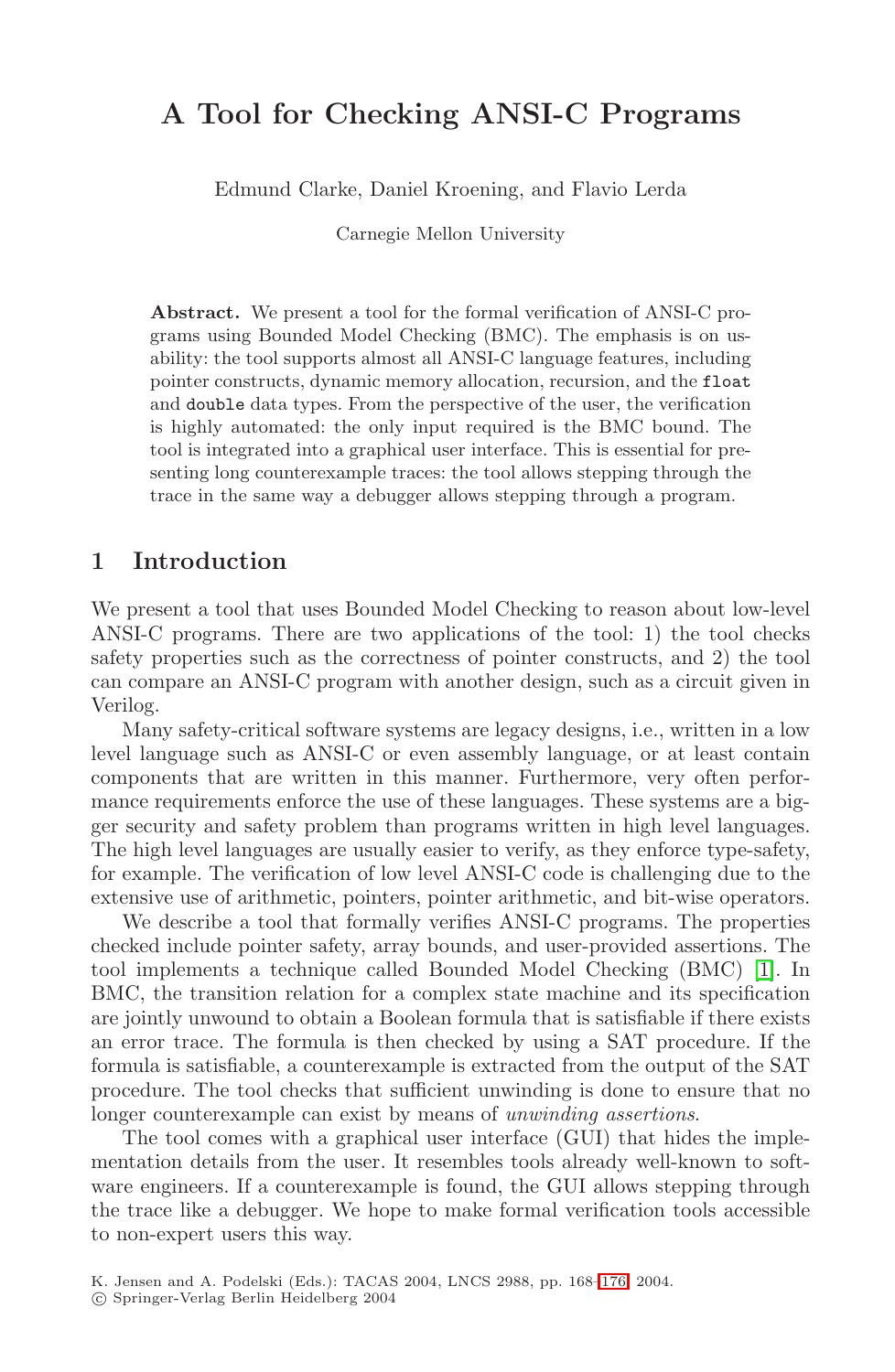Hardware Verification using ANSI-C as a Reference. A common hardware design approach employed by many companies is to first write a quick prototype that behaves like the planned circuit in a language like ANSI-C. This program is then used for extensive testing and debugging, in particular of any embedded software that will later on be shipped with the circuit. After testing and debugging the program, the actual hardware design is written using hardware description languages like Verilog. The Verilog description is then synthesized into a circuit.

Thus, there are two implementations of the same design: one written in ANSI-C, which is written for simulation, and one written in register transfer level HDL, which is the actual product. The ANSI-C implementation is usually thoroughly tested and debugged.

Due to market constraints, companies aim to sell the chip as soon as possible, i.e., shortly after the HDL implementation is designed. There is usually little time for additional debugging and testing of the HDL implementation. Thus, an automated, or nearly automated way of establishing the consistency of the HDL implementation with respect to the ANSI-C model is highly desirable.

This motivates the verification problem: we want to verify the consistency of the HDL implementation, i.e., the product, using the ANSI-C implementation as a reference [\[2\]](#page-4-0). Establishing the consistency does not require a formal specification. However, formal methods to verify either the hardware or software design are still desirable.

The previous work focuses on a small subset of ANSI-C that is particularly close to register transfer language. Thus, the designer is often required to rewrite the C program manually in order to comply with these constraints. Our tool supports the full set of ANSI-C language features, which makes it easier to use software written for simulation and testing as a reference model. Details of the various programming styles permitted by our tool are described in [\[3\]](#page-4-0). A short version is in [\[4\]](#page-4-0).

In order to verify the consistency of the two implementations, we unwind both the C program and the circuit in tandem. The unwinding of the circuit is done as conventionally done by any Bounded Model Checker.

#### **2 Bounded Model Checking for ANSI-C Programs**

#### $2.1$ **2.1 Generating the Formula**

We reduce the Model Checking Problem to determining the validity of a bit vector equation. The full details of the transformation are described in [\[3\]](#page-4-0). The process has five steps:

- 1. We assume that the ANSI-C program is already preprocessed, e.g., all the #define directives are expanded. We then replace side effects by equivalent assignments using auxiliary variables, break and continue by equivalent goto statements, and for and do while loops by equivalent while loops.
- 2. The loop constructs are unwound. Loop constructs can be expressed using while statements, (recursive) function calls, and goto statements. The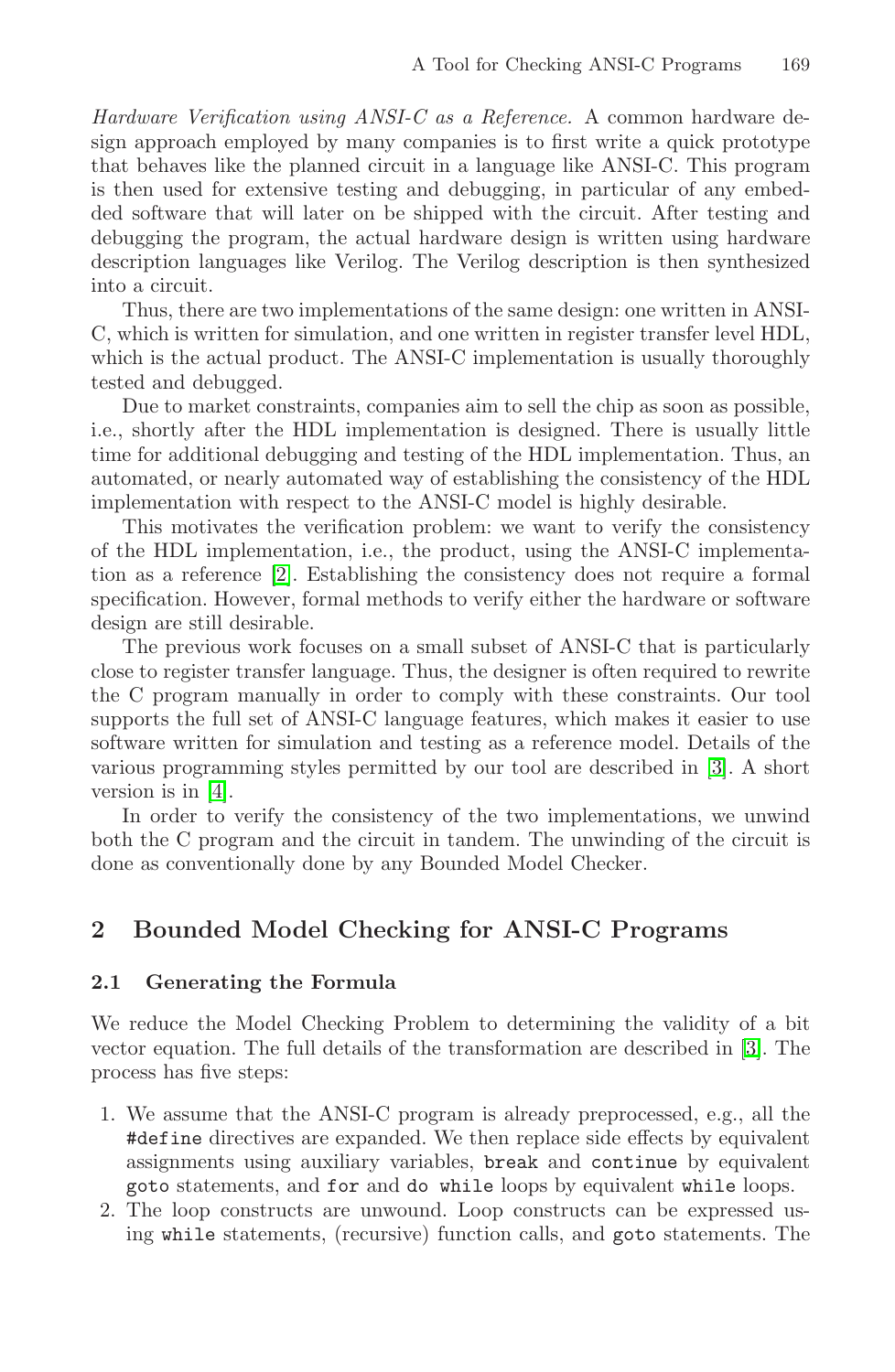while loops are unwound by duplicating the loop body  $n$  times. Each copy is guarded using an if statement that uses the same condition as the loop statement. The if statement is added for the case that the loop requires less than n iterations. After the last copy, an assertion is added that assures that the program never requires more iterations. The assertion uses the negated loop condition. We call this assertion an unwinding assertion.

These unwinding assertions are crucial for our approach: they assert that the unwinding bound is actually large enough. If the unwinding assertion of a loop fails for any possible execution, then we increase the bound  $n$  for that particular loop until the bound is large enough.

- 3. Backward goto statements are unwound in a manner similar to while loops.
- 4. Function calls are expanded. Recursive function calls are handled in a manner similar to while loops: the recursion is unwound up to a bound. It is then asserted that the recursion never goes deeper. The return statement is replaced by an assignment (if the function returns a value) and a goto statement to the end of the function.
- 5. The program resulting from the preceding steps only consists of (possibly nested) if instructions, assignments, assertions, labels, and goto instructions with branch targets that are defined after the goto instruction (forward jumps). This program is then transformed into static single assignment (SSA) form, which requires a pointer analysis. We omit the full details of this process. Here is a simple example of the transformation:

x=x+y; if(x!=1) x=2; else x++; assert(x<=3); → x1=x0+y0; if(x1!=1) x2=2; else x3=x1+1; x4=(x1!=1)?x2:x3; assert(x4<=3); → C := x1=x0+y<sup>0</sup> ∧ x2=2 ∧ x3=x1+1 ∧ x4=(x1!=1)?x2:x<sup>3</sup> P := x<sup>4</sup> ≤3

The procedure above produces two bit-vector equations: C (for the constraints) and  $P$  (for the property). In order to check the property, we convert  $C \wedge \neg P$  into CNF by adding intermediate variables and pass it to a SAT solver such as Chaff [\[5\]](#page-4-0). If the equation is satisfiable, we found a violation of the property. If it is unsatisfiable, the property holds.

# **2.2 Converting the Formula to CNF**

The conversion of most operators into CNF is straight-forward, and resembles the generation of appropriate arithmetic circuits. The tool can also output the bit-vector equation before it is flattened down to CNF, for the benefit of circuitlevel SAT solvers.

CBMC allows programs that make use of dynamic memory allocation, e.g., for dynamically sized arrays or data structures such as lists or graphs. As an example, the following fragment allocates a variable number of integers using malloc, writes one value into the last array element, and then deallocates the array: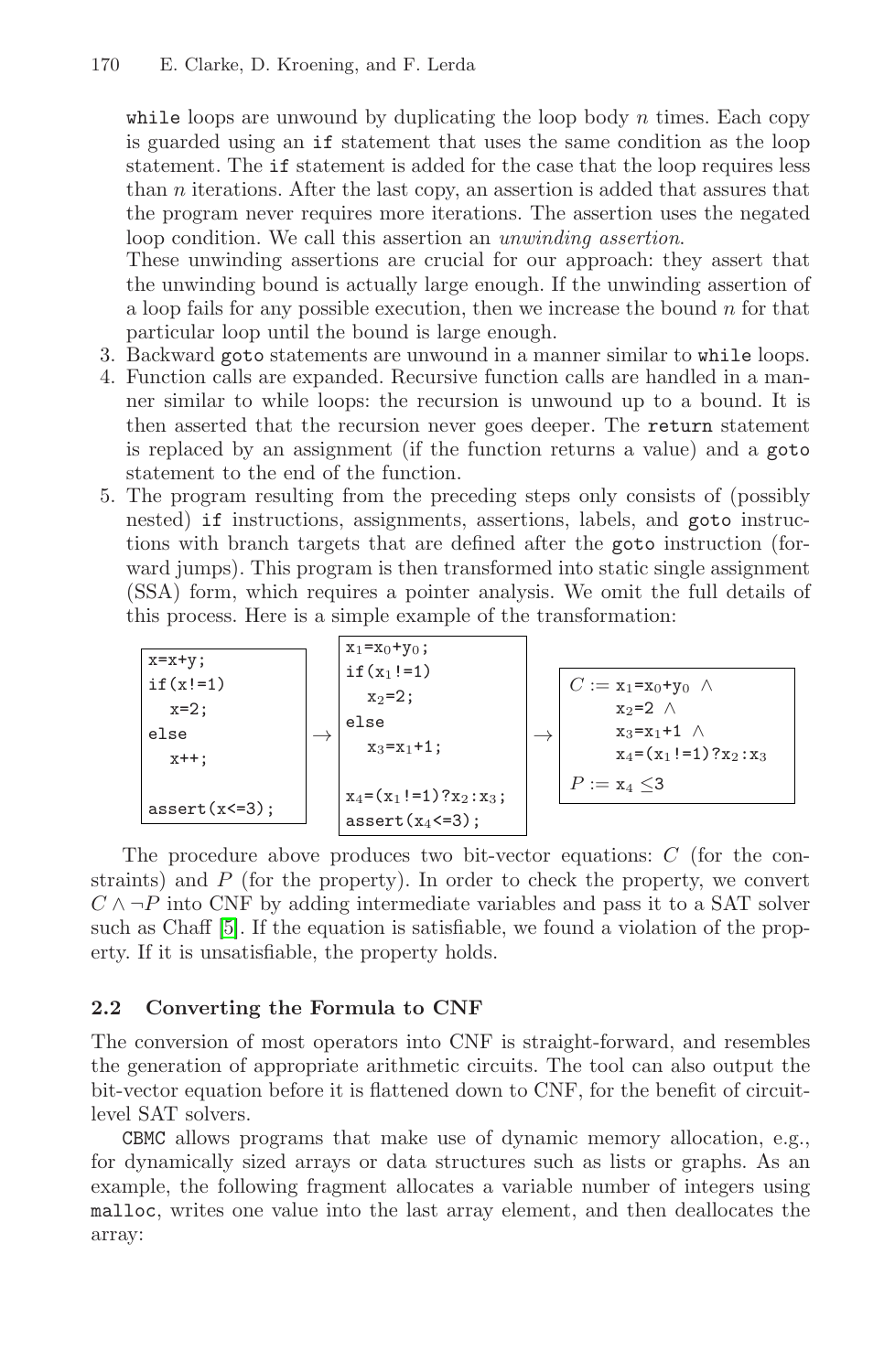```
void f(unsigned int n) {
  int *p;
 p=malloc(sizeof(int)*n);
 p[n-1]=0;free(p);
}
```
While the integer **n** is still bounded, its maximum value requires to reserve far too many literals in order to build a CNF for the fragment above. Thus, dynamically allocated arrays are not translated into CNF by allocating literals for each potential array element. Instead, arrays with variable size are implemented by means of uninterpreted functions.

#### **3 A Graphical User Interface**

The command line version of the tool cannot be used easily by its intended users, i.e., system designers, software engineers and programmers. Such users are not likely to have a deep knowledge of formal verification tools. Therefore, to increase the usability of our tool, we have designed a user interface meant to be more familiar.

The tool has two main possible applications: the verification of properties of C programs and checking consistency of Verilog designs against a C implementation. The former is mostly addressed to software engineers and programmers, and the latter is mostly meant for hardware designers.

In order to make the tool appealing to software designers and programmers, we organized the interface in a way similar to an IDE (Integrated Development Environment). The main window allows accessing source files. Source files can be organized into projects, for which a set of options is maintained. The options allow the user to configure the parameters that are passed to CBMC on the command line. If CBMC generates an error trace, the "Watches" window, which contains the current values of the program variables, is opened. At the beginning, this window will show the initial values of the variables. Then, it is possible to step forward in the trace: the line that is "executed" is highlighted as the user steps through the trace, and the values of the variables in the Watches window are updated. This is done similarly to the way a programmer steps through a program execution during debugging. The main difference is that the trace corresponds to an erroneous execution, while during debugging this is not necessarily the case. Moreover, we allow stepping through a trace not only forward, in the way a debugger usually does, but also backward, giving the user the ability to determine more easily the causes of the error.

When trying to verify the consistency of a Verilog design and a C program, it is still possible to step through the trace generated for the C program as before, but this is not true for the Verilog design. Moreover, hardware designer are used to tools like simulators, which display waveform diagrams. In order to make our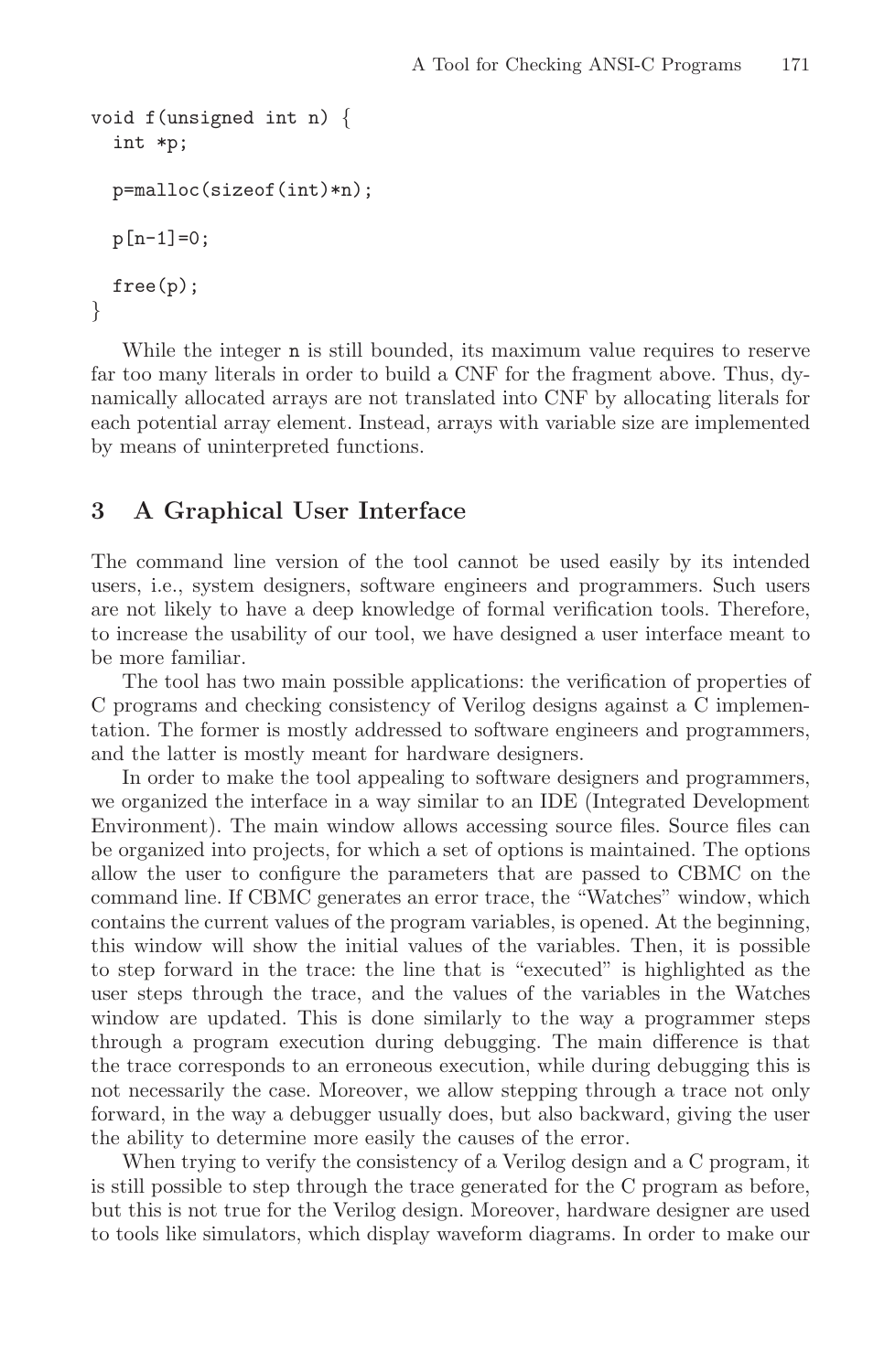<span id="page-4-0"></span>tool more suitable to hardware designers, the interface displays the traces that have been generated for a Verilog design using a waveform diagram. Therefore, while stepping through the C program, it is possible to analyze the waveform corresponding to the signals in the Verilog design.

#### **4 Conclusion and Future Work**

We described a tool that formally verifies ANSI-C programs using Bounded Model Checking (BMC). The tool supports all ANSI-C operators and pointer constructs allowed by the ANSI-C standard, including dynamic memory allocation, pointer arithmetic, and pointer type casts. The user interface is meant to appeal to system designers, software engineers, programmers and hardware designers, offering an interface that resembles the interface of tools that the users are familiar with.

When a counterexample is generated, the line number reported by CBMC is usually not pointing to the line that contains the actual bug. A version of CBMC modified by Alex Groce addresses the problem of error localization [6]: the tool displays which statements or input values are important for the fact that the property is violated.

### **References**

- 1. Armin Biere, Alessandro Cimatti, Edmund M. Clarke, and Yunshan Yhu. Symbolic model checking without BDDs. In Tools and Algorithms for Construction and Analysis of Systems, pages 193–207, 1999.
- 2. Carl Pixley. Guest Editor's Introduction: Formal Verification of Commercial Integrated Circuits. IEEE Design  $\mathcal B$  Test of Computers, 18(4):4-5, 2001.
- 3. E. Clarke, D. Kroening, and K. Yorav. Behavioral consistency of C and Verilog programs using Bounded Model Checking. Technical Report CMU-CS-03-126, Carnegie Mellon University, School of Computer Science, 2003.
- 4. Daniel Kroening, Edmund Clarke, and Karen Yorav. Behavioral consistency of C and Verilog programs using bounded model checking. In Proceedings of DAC 2003, pages 368–371. ACM Press, 2003.
- 5. Matthew W. Moskewicz, Conor F. Madigan, Ying Zhao, Lintao Zhang, and Sharad Malik. Chaff: Engineering an efficient SAT solver. In Proceedings of the 38th Design Automation Conference (DAC'01), June 2001.
- 6. Alex Groce. Error explanation with distance metrics. In Tools and Algorithms for the Construction and Analysis of Systems (TACAS), 2004.

# **Appendix**

# **A Availability**

The tool is available at:

```
http://www.cs.cmu.edu/˜modelcheck/cbmc/
```
The web-page provides binaries for Linux, Windows, and Solaris that are ready to install. It also offers a detailed manual with an introductory tutorial.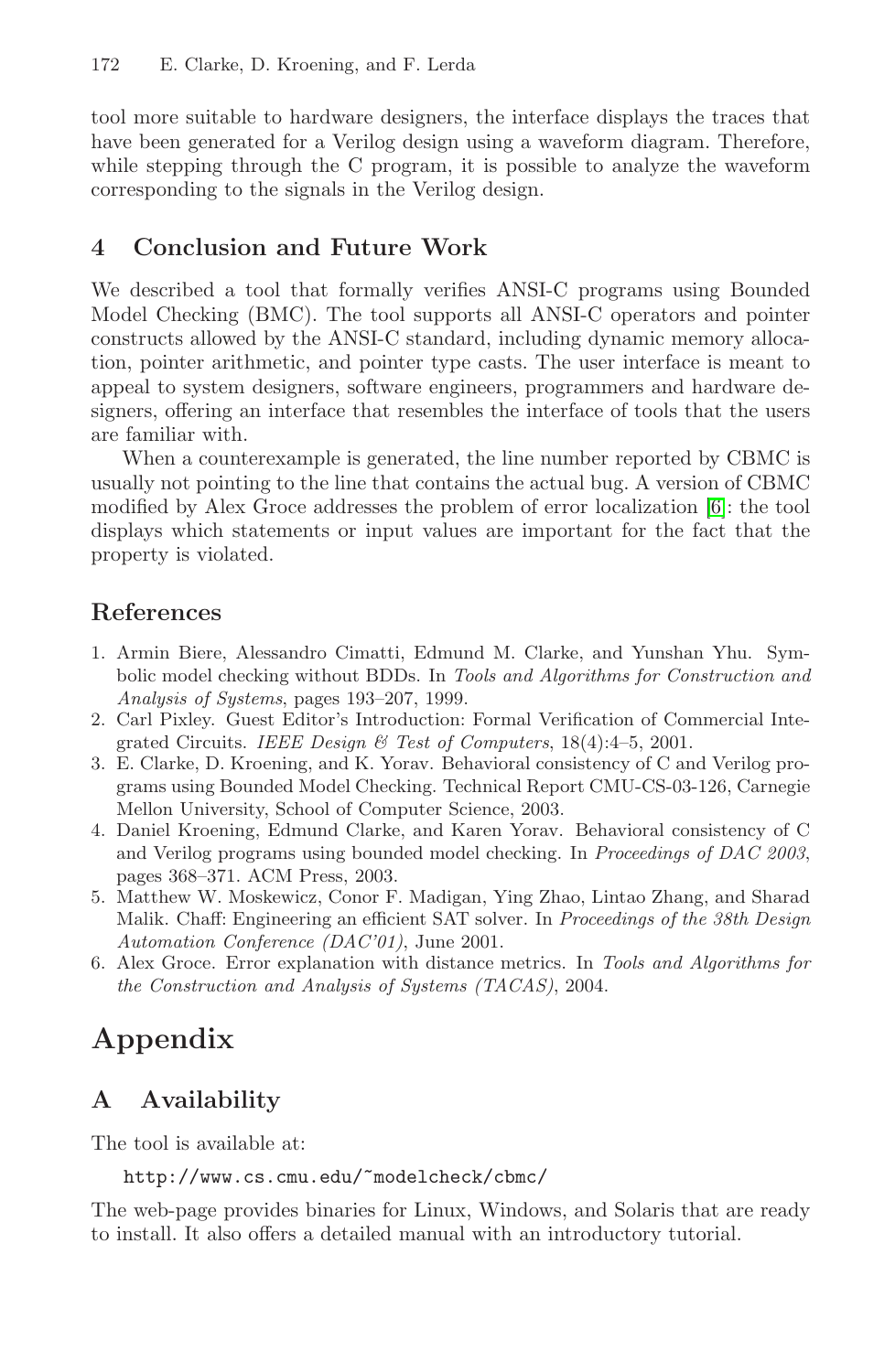## **B ANSI-C Language Features**

The tables 1 and [2](#page-8-0) summarize the supported ANSI-C language features and the properties that are checked automatically. A more detailed description with examples is available in the manual.

| <b>Table 1.</b> Supported language features and implicit properties |  |  |  |
|---------------------------------------------------------------------|--|--|--|
|                                                                     |  |  |  |

|                               | Supported Language Features                                                                                                                                       | Properties checked                                                                                                                                                                                 |  |  |
|-------------------------------|-------------------------------------------------------------------------------------------------------------------------------------------------------------------|----------------------------------------------------------------------------------------------------------------------------------------------------------------------------------------------------|--|--|
| Basic Data Types              | All scalar data types<br>float and double using fixed-<br>point arithmetic. The bit-width<br>can be adjusted using a com-<br>mand line option.                    |                                                                                                                                                                                                    |  |  |
| Integer Operators             | All integer operators, including<br>division and bit-wise operators Division by zero<br>Only the basic floating-point Overflow for signed data types<br>operators |                                                                                                                                                                                                    |  |  |
| Type casts                    | All type casts, including con-<br>version between integer<br>floating-point types                                                                                 | and Overflow for signed data types                                                                                                                                                                 |  |  |
| Side effects                  | CBMC allows all compound oper-<br>ators                                                                                                                           | Side effects are checked not to<br>affect variables that are evalu-<br>ated elsewhere, and thus, that<br>the ordering of evaluation does<br>not affect the result.                                 |  |  |
| Function calls                | Supported by inlining. The lo-<br>cality of parameters and non-<br>static local variables is pre-<br>served.                                                      | 1. Unwinding bound for recur-<br>sive functions<br>2. Functions with a non-void<br>return type must return a<br>value by means of the re-<br>turn statement.                                       |  |  |
| Control flow<br>statements    | goto, return, break, continue,<br>switch ("fall-through" is not<br>supported)                                                                                     |                                                                                                                                                                                                    |  |  |
| Non-Determinism               | $\overline{\text{User-input}}$<br>modeled<br>$\mathbf{b}$<br>is<br>means of non-deterministic<br>choice functions                                                 |                                                                                                                                                                                                    |  |  |
| Assumptions and<br>Assertions | Only standard ANSI-C expres- $ {\rm true}\>$                                                                                                                      | Assertions are verified to be<br>for<br>all<br>possible<br>non-<br>sions are allowed as assertions. deterministic choices given that<br>any assumption executed prior<br>to the assertion is true. |  |  |
| Arrays                        | Multi-dimensional<br>arrays<br>dynamically-sized<br>arrays<br>supported                                                                                           | and Lower and upper bound of ar-<br>are rays, even for arrays with dy-<br>namic size                                                                                                               |  |  |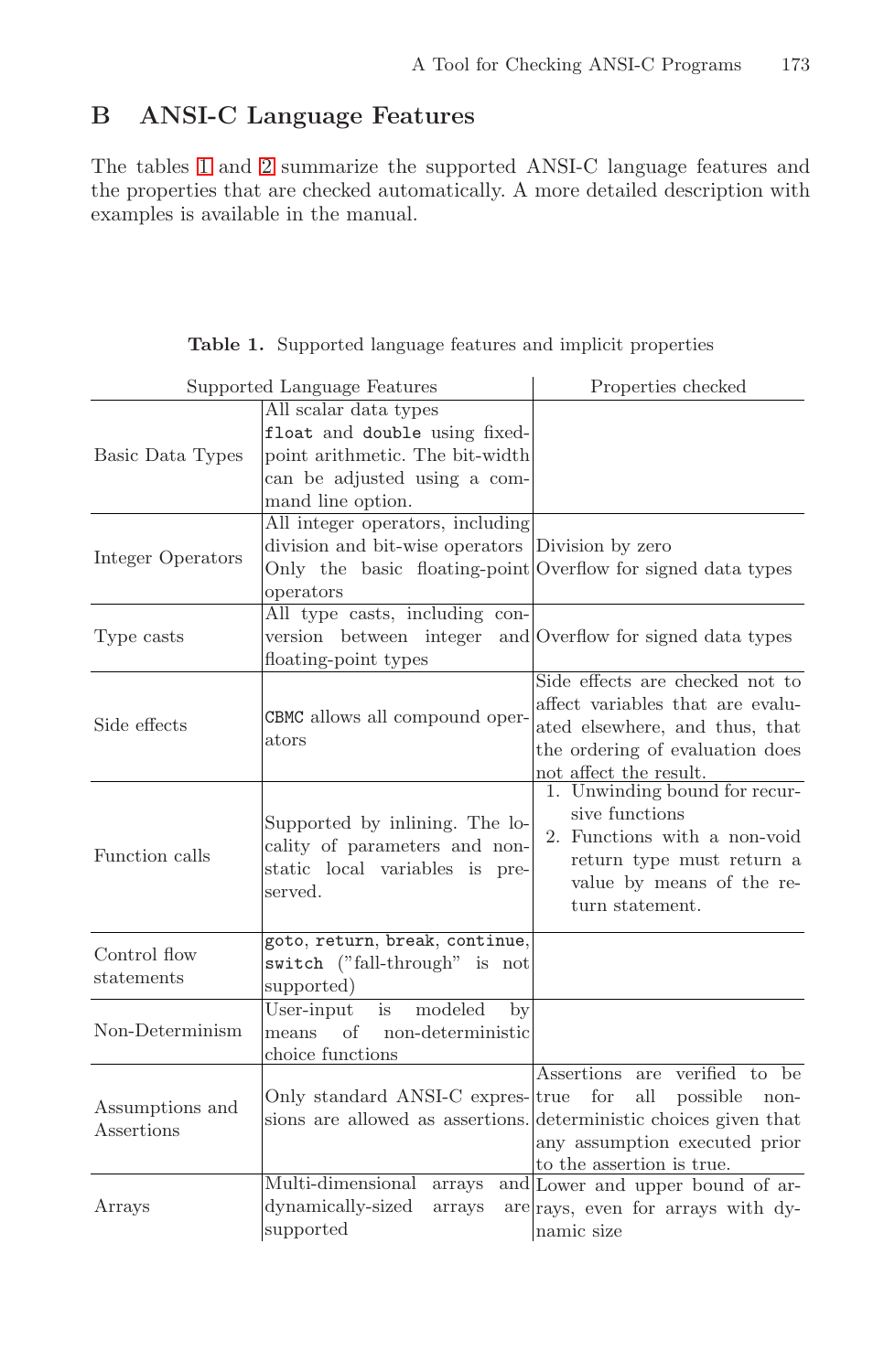

Fig. 1. The tool is able to automatically check the bound selected by the user for the unwinding of loops. If the given bound is not sufficient, the tool suggests to provide a larger bound.

| cbmcUI - [MicroC/OS SemPend]<br>$\alpha$                                                      |                   |                      |                     |  |  |
|-----------------------------------------------------------------------------------------------|-------------------|----------------------|---------------------|--|--|
| File Project Trace Help                                                                       |                   |                      |                     |  |  |
| microos.c                                                                                     |                   |                      |                     |  |  |
| assert $[LOCK] = 0$ ;                                                                         |                   |                      | $\hat{\phantom{a}}$ |  |  |
| $LOCK = 0$ :                                                                                  |                   |                      |                     |  |  |
|                                                                                               |                   |                      |                     |  |  |
| void OSSemPend(OS EVENT *pevent, INT16U timeout, INT8U *err)                                  |                   |                      |                     |  |  |
|                                                                                               |                   |                      |                     |  |  |
| assume $[LOCK == 0]$ ;                                                                        |                   |                      |                     |  |  |
|                                                                                               |                   |                      |                     |  |  |
| Sources   Traces   Errors  Output   Debug                                                     |                   |                      |                     |  |  |
| Solving with ZChaff version ZChaff 2003.6.16                                                  |                   |                      |                     |  |  |
| 3017 variables, 822 clauses<br>SAT checker: negated claim is SATISFIABLE, i.e., does not hold |                   |                      |                     |  |  |
| assertion<br>Verification failed                                                              |                   |                      |                     |  |  |
|                                                                                               |                   |                      |                     |  |  |
|                                                                                               |                   |                      |                     |  |  |
| <b>Name</b>                                                                                   | Value             |                      |                     |  |  |
| LOCK                                                                                          |                   |                      |                     |  |  |
| OSEventTO::pevent                                                                             | <b>INVALID</b>    |                      |                     |  |  |
| OSEventTaskWait::pevent : INVALID                                                             |                   |                      |                     |  |  |
| OSIntNesting<br>: 1   000000011                                                               |                   |                      |                     |  |  |
| OSSemPend: pevent<br><b>INVALID</b>                                                           |                   |                      |                     |  |  |
| timeout                                                                                       |                   |                      |                     |  |  |
|                                                                                               | MicroC/OS SemPend | Lock Error: 12 of 12 | <b>assertion</b>    |  |  |

**Fig. 2.** The Watches windows allows keeping track of the current values of the program variables. In this case, the assertion failed because the variable LOCK has value 0.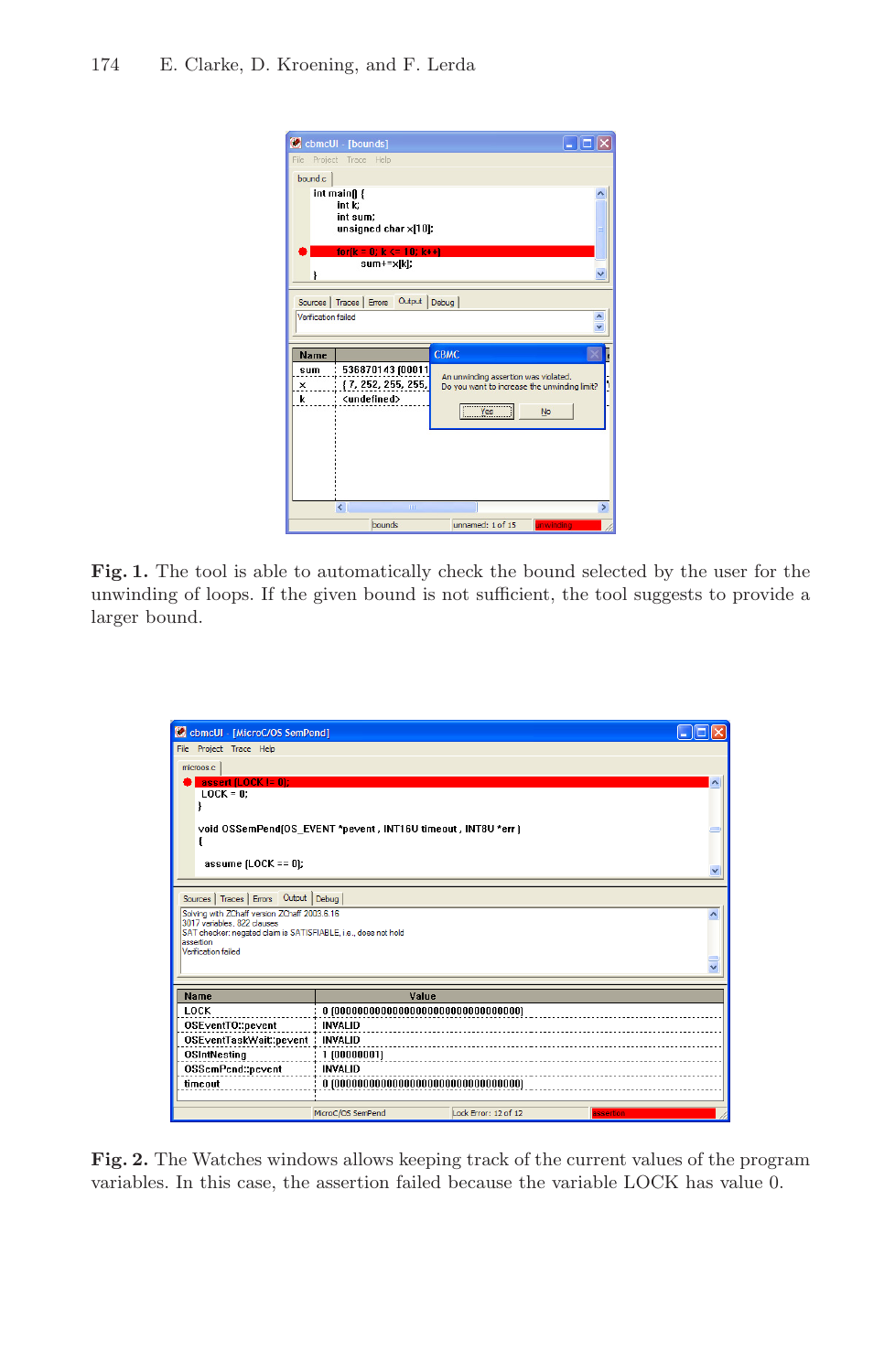<span id="page-7-0"></span>

| ComcUI - [PS2]                                                                                                                                                                                                                                                                                                                                                                                                                                                                                                                                                                                      |                                                                                                                        |           |                        |                | $ \mathbf{5}$ $\mathbf{X}$ |
|-----------------------------------------------------------------------------------------------------------------------------------------------------------------------------------------------------------------------------------------------------------------------------------------------------------------------------------------------------------------------------------------------------------------------------------------------------------------------------------------------------------------------------------------------------------------------------------------------------|------------------------------------------------------------------------------------------------------------------------|-----------|------------------------|----------------|----------------------------|
| File Protect Trace Help                                                                                                                                                                                                                                                                                                                                                                                                                                                                                                                                                                             |                                                                                                                        |           |                        |                |                            |
| ps2_keyboard.c pa2_keyboard.v                                                                                                                                                                                                                                                                                                                                                                                                                                                                                                                                                                       |                                                                                                                        |           |                        |                |                            |
| // Only the ASCII codes which I considered important have been included.<br>// if you want more, just add the appropriate case statement lines<br># (You will need to know the keyboard scan codes you wish to assign.)<br>// The entries are listed in ascending order of ASCII value.<br>assign shift key plus code = $\{3^{\prime}b0,\mathsf{rx}\}$ shift key on, q $[0:1]\}$ ;<br>always @fshift key plus code)<br>begin<br>casez (shift key plus code)<br>12'h?0d : ascii <= 8'h09; // Horizontal Tab<br>12'h?76 : ascii <= 8'h1b; // Escape f'esc" kevi<br>12'h?29 : ascii <= 8'h20; // Space | 12"h?66 : ascii <= 8"h00; // Dackspace f"backspace" keyl<br>12'h?5a : ascii <= 8'h0d; // Carriage return f'enter" key] |           |                        |                | v.                         |
| Sources Traces Errors   Output   Debug                                                                                                                                                                                                                                                                                                                                                                                                                                                                                                                                                              |                                                                                                                        |           |                        |                |                            |
| <b>Name</b>                                                                                                                                                                                                                                                                                                                                                                                                                                                                                                                                                                                         | Result                                                                                                                 |           |                        |                |                            |
| <b>Missing Include File</b><br>Errors                                                                                                                                                                                                                                                                                                                                                                                                                                                                                                                                                               |                                                                                                                        |           |                        |                |                            |
| <b>Array Bounds</b>                                                                                                                                                                                                                                                                                                                                                                                                                                                                                                                                                                                 | <b>Failed: array upper bound</b>                                                                                       |           |                        |                |                            |
|                                                                                                                                                                                                                                                                                                                                                                                                                                                                                                                                                                                                     |                                                                                                                        |           |                        |                |                            |
| Signal                                                                                                                                                                                                                                                                                                                                                                                                                                                                                                                                                                                              | $\overline{a}$                                                                                                         | п         | $\overline{2}$         | $\overline{3}$ | $\overline{4}$             |
| ascil                                                                                                                                                                                                                                                                                                                                                                                                                                                                                                                                                                                               | 0(00000000)                                                                                                            |           |                        |                |                            |
| bit count                                                                                                                                                                                                                                                                                                                                                                                                                                                                                                                                                                                           | 0(0000)                                                                                                                |           |                        | 1 [0001]       |                            |
| clk                                                                                                                                                                                                                                                                                                                                                                                                                                                                                                                                                                                                 |                                                                                                                        |           |                        |                |                            |
| enable timer Susec                                                                                                                                                                                                                                                                                                                                                                                                                                                                                                                                                                                  |                                                                                                                        |           |                        |                |                            |
| cnable timer 60usec<br>hold extended                                                                                                                                                                                                                                                                                                                                                                                                                                                                                                                                                                |                                                                                                                        |           |                        |                |                            |
| hold released                                                                                                                                                                                                                                                                                                                                                                                                                                                                                                                                                                                       |                                                                                                                        |           |                        |                |                            |
| left shift key                                                                                                                                                                                                                                                                                                                                                                                                                                                                                                                                                                                      |                                                                                                                        |           |                        |                |                            |
| m1 next state                                                                                                                                                                                                                                                                                                                                                                                                                                                                                                                                                                                       | 0 (0000)                                                                                                               | 13 (1101) | 0 (0000)               | 14 (1110)      | 1 (0001)                   |
| var::m1 state                                                                                                                                                                                                                                                                                                                                                                                                                                                                                                                                                                                       | 0(0000)                                                                                                                | 1100011   | $13$ $[1101]$          | $0$ (0000)     | 14 [1110]                  |
| m2 next state                                                                                                                                                                                                                                                                                                                                                                                                                                                                                                                                                                                       |                                                                                                                        |           |                        |                |                            |
| m2 state                                                                                                                                                                                                                                                                                                                                                                                                                                                                                                                                                                                            |                                                                                                                        |           |                        |                |                            |
| var::ps2 clk                                                                                                                                                                                                                                                                                                                                                                                                                                                                                                                                                                                        |                                                                                                                        |           |                        |                |                            |
| ps2 clk hi z                                                                                                                                                                                                                                                                                                                                                                                                                                                                                                                                                                                        |                                                                                                                        |           |                        |                |                            |
| ps2 clk s                                                                                                                                                                                                                                                                                                                                                                                                                                                                                                                                                                                           |                                                                                                                        |           |                        |                |                            |
|                                                                                                                                                                                                                                                                                                                                                                                                                                                                                                                                                                                                     | $\leq$<br>- 1                                                                                                          |           |                        |                | $\rightarrow$              |
|                                                                                                                                                                                                                                                                                                                                                                                                                                                                                                                                                                                                     | PS <sub>2</sub>                                                                                                        |           | Array Bounds: 1 of 106 |                |                            |

**Fig. 3.** The Signals window shows the values of the variables in a Verilog design using a waveform representation.

| C cbmcUl - [MicroC/OS SemPend]<br>Fle Project Trace He'p                                                                                                                                                                                                                                                |                                                                                                                                                                                                                                                                                                                                        | $\Box$ o $\mathbf{x}$ |
|---------------------------------------------------------------------------------------------------------------------------------------------------------------------------------------------------------------------------------------------------------------------------------------------------------|----------------------------------------------------------------------------------------------------------------------------------------------------------------------------------------------------------------------------------------------------------------------------------------------------------------------------------------|-----------------------|
| microos.c<br>typedef unsigned char BOOLEAN;<br>typedef unsigned char INT8U;<br>typedef signed char INT8S;<br>typedef unsigned int INT16U;<br>typedef unsigned long INT32U;<br>typedef unsigned int OS STK;<br>ononofrunt OC EVENT 10.1<br><b>Sternet</b><br>Traces Errors   Output   Debug  <br>Sources | <b>Project Options</b><br><b>Name</b><br>MicroC/OS SemPend                                                                                                                                                                                                                                                                             |                       |
| Location<br><b>File Name</b><br>D:\Documents\Work\cbmcUl\examples\<br>microos.c                                                                                                                                                                                                                         | Source Path<br>D.\Documents\Work\cbmcUl\examples\<br>Source Files<br>microes c<br>Add<br>Remove                                                                                                                                                                                                                                        |                       |
| McroC/OS SemPend                                                                                                                                                                                                                                                                                        | $\nabla$ Smolty<br>$\overline{\mathbf{v}}$ Decide<br>$\overline{\mathbf{v}}$ S. <i>i</i> bdit.de<br>$\nabla$ Smolty 1<br>V Unwinding assertions<br>$\overline{\mathsf{v}}$ Assertions<br>Bounds check<br>V Division by zero<br>Pointer check<br>Set unwinding limit<br>Number of unwindings<br>Function name OSSemPend<br>Command line | Ė                     |

**Fig. 4.** The Project Options dialog allows setting up the parameters.